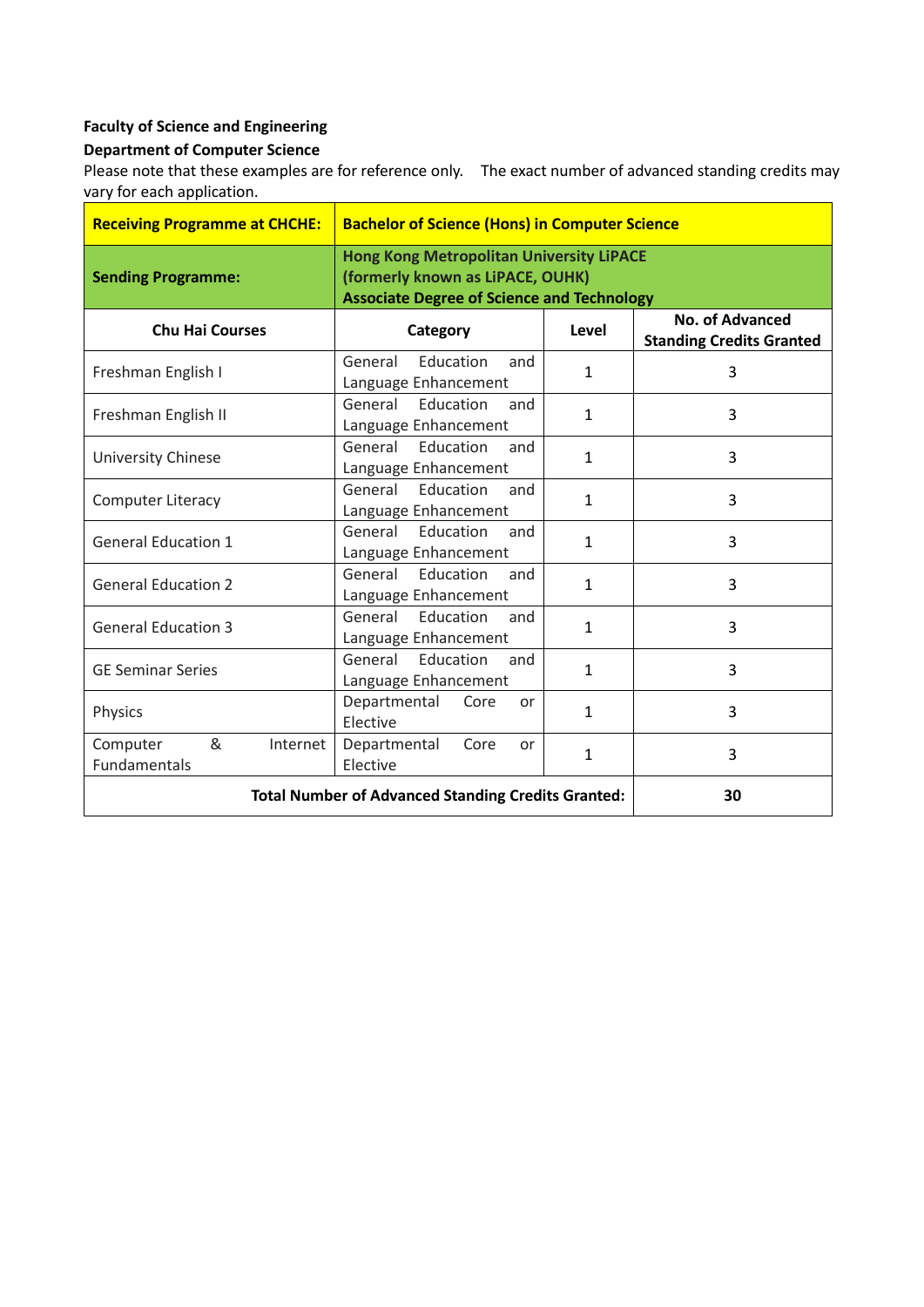| <b>Receiving Programme at CHCHE:</b>                      | <b>Bachelor of Science (Hons) in Computer Science</b>                                                                                               |              |                                                    |
|-----------------------------------------------------------|-----------------------------------------------------------------------------------------------------------------------------------------------------|--------------|----------------------------------------------------|
| <b>Sending Programme:</b>                                 | <b>Hong Kong Metropolitan University LiPACE</b><br>(formerly known as LiPACE, OUHK)<br><b>Higher Diploma in Creative Culture and Media Practice</b> |              |                                                    |
| <b>Chu Hai Courses</b>                                    | Category                                                                                                                                            | Level        | No. of Advanced<br><b>Standing Credits Granted</b> |
| Freshman English I                                        | <b>General Education and</b><br>Language Enhancement                                                                                                | $\mathbf{1}$ | 3                                                  |
| Freshman English II                                       | <b>General Education and</b><br>Language Enhancement                                                                                                | $\mathbf{1}$ | 3                                                  |
| <b>University Chinese</b>                                 | <b>General Education and</b><br>Language Enhancement                                                                                                | $\mathbf{1}$ | 3                                                  |
| <b>Computer Literacy</b>                                  | <b>General Education and</b><br>Language Enhancement                                                                                                | $\mathbf{1}$ | 3                                                  |
| <b>General Education 1</b>                                | <b>General Education and</b><br>Language Enhancement                                                                                                | $\mathbf{1}$ | 3                                                  |
| <b>General Education 2</b>                                | <b>General Education and</b><br>Language Enhancement                                                                                                | $\mathbf{1}$ | 3                                                  |
| <b>General Education 3</b>                                | <b>General Education and</b><br>Language Enhancement                                                                                                | $\mathbf{1}$ | 3                                                  |
| <b>GE Seminar Series</b>                                  | <b>General Education and</b><br>Language Enhancement                                                                                                | $\mathbf{1}$ | 3                                                  |
| <b>Programming Principles</b>                             | Departmental Core or<br>Elective                                                                                                                    | $\mathbf{1}$ | 3                                                  |
| Computer & Internet<br>Fundamentals                       | Departmental Core or<br>Elective                                                                                                                    | $\mathbf{1}$ | 3                                                  |
| <b>Total Number of Advanced Standing Credits Granted:</b> |                                                                                                                                                     |              | 30                                                 |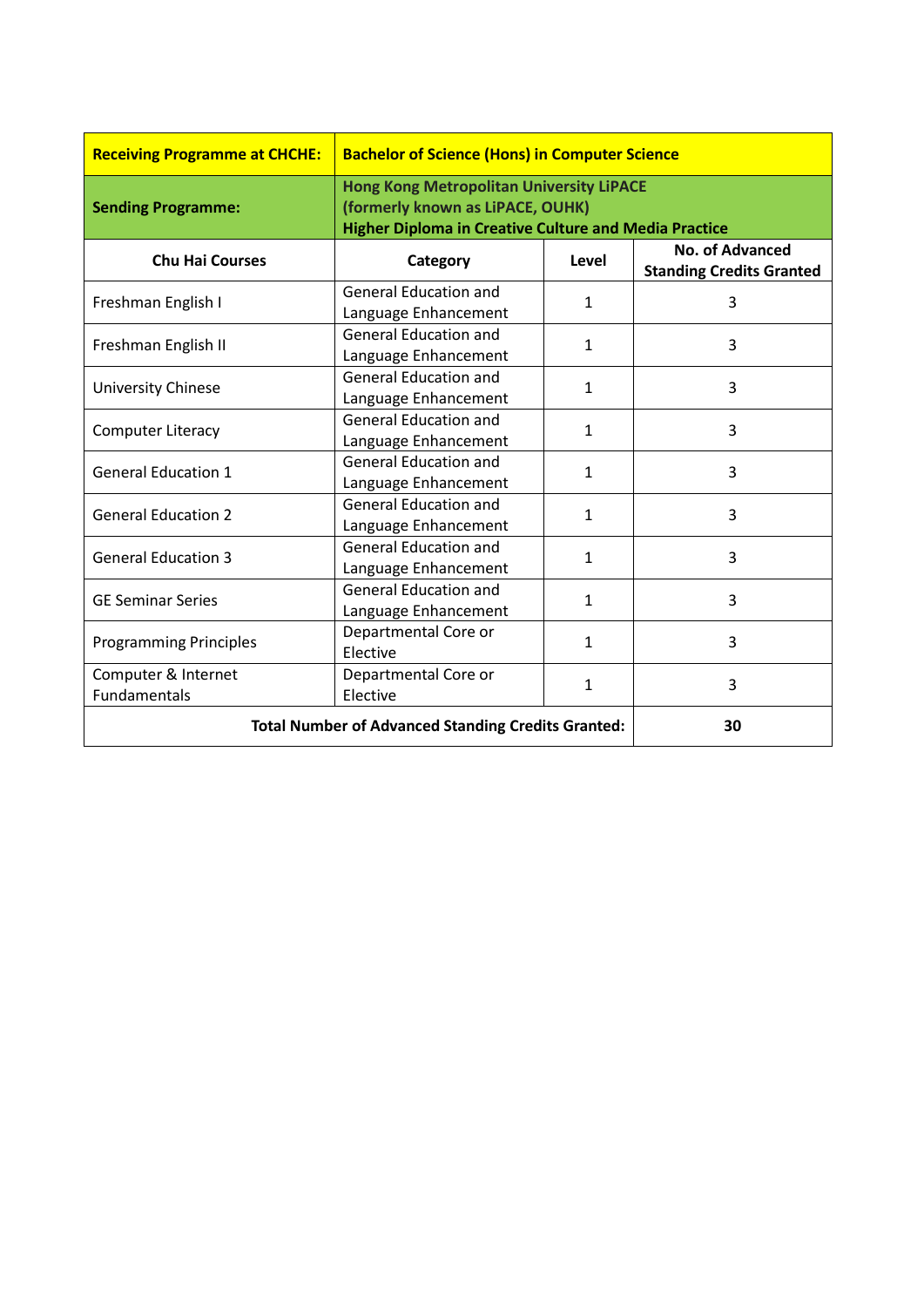| <b>Receiving Programme at CHCHE:</b>                      | <b>Bachelor of Science (Hons) in Computer Science</b>                                                                                |                |                                                           |
|-----------------------------------------------------------|--------------------------------------------------------------------------------------------------------------------------------------|----------------|-----------------------------------------------------------|
| <b>Sending Programme:</b>                                 | <b>Hong Kong Metropolitan University LiPACE</b><br>(formerly known as LiPACE, OUHK)<br><b>Higher Diploma in Computer Engineering</b> |                |                                                           |
| <b>Chu Hai Courses</b>                                    | Category                                                                                                                             | Level          | <b>No. of Advanced</b><br><b>Standing Credits Granted</b> |
| Freshman English I                                        | <b>General Education and</b><br>Language Enhancement                                                                                 | $\mathbf{1}$   | 3                                                         |
| Freshman English II                                       | <b>General Education and</b><br>Language Enhancement                                                                                 | $\mathbf{1}$   | 3                                                         |
| University Chinese                                        | <b>General Education and</b><br>Language Enhancement                                                                                 | 1              | 3                                                         |
| <b>Computer Literacy</b>                                  | <b>General Education and</b><br>Language Enhancement                                                                                 | 1              | 3                                                         |
| <b>General Education 1</b>                                | <b>General Education and</b><br>Language Enhancement                                                                                 | $\mathbf{1}$   | 3                                                         |
| <b>General Education 2</b>                                | <b>General Education and</b><br>Language Enhancement                                                                                 | $\mathbf{1}$   | 3                                                         |
| <b>General Education 3</b>                                | <b>General Education and</b><br>Language Enhancement                                                                                 | 1              | 3                                                         |
| <b>GE Seminar Series</b>                                  | <b>General Education and</b><br>Language Enhancement                                                                                 | $\mathbf{1}$   | 3                                                         |
| <b>Programming Principles</b>                             | Departmental Core or<br>Elective                                                                                                     | $\mathbf{1}$   | 3                                                         |
| Programming Design and<br>Implementation                  | Departmental Core or<br>Elective                                                                                                     | 1              | 3                                                         |
| Calculus I                                                | Departmental Core or<br>Elective                                                                                                     | 1              | 3                                                         |
| Computer & Internet<br>Fundamentals                       | Departmental Core or<br>Elective                                                                                                     | 1              | 3                                                         |
| <b>Computer Organization and</b><br>Architecture          | Departmental Core or<br>Elective                                                                                                     | $\overline{2}$ | 3                                                         |
| Computer Network &<br>Communications                      | Departmental Core or<br>Elective                                                                                                     | 1              | 3                                                         |
| Physics                                                   | Departmental Core or<br>Elective                                                                                                     | 1              | 3                                                         |
| Database Principles                                       | Departmental Core or<br>Elective                                                                                                     | $\overline{2}$ | 3                                                         |
| <b>Object Oriented Methodology</b>                        | Departmental Core or<br>Elective                                                                                                     | $\overline{2}$ | 3                                                         |
| Linear Algebra & Numerical<br>Methods                     | Departmental Core or<br>Elective                                                                                                     | $\overline{2}$ | 3                                                         |
| Data Structure and analysis                               | Departmental Core or<br>Elective                                                                                                     | $\overline{2}$ | 3                                                         |
| Digital Systems Design                                    | Departmental Core or<br>Elective                                                                                                     | $\overline{2}$ | 3                                                         |
| <b>Total Number of Advanced Standing Credits Granted:</b> |                                                                                                                                      | 60             |                                                           |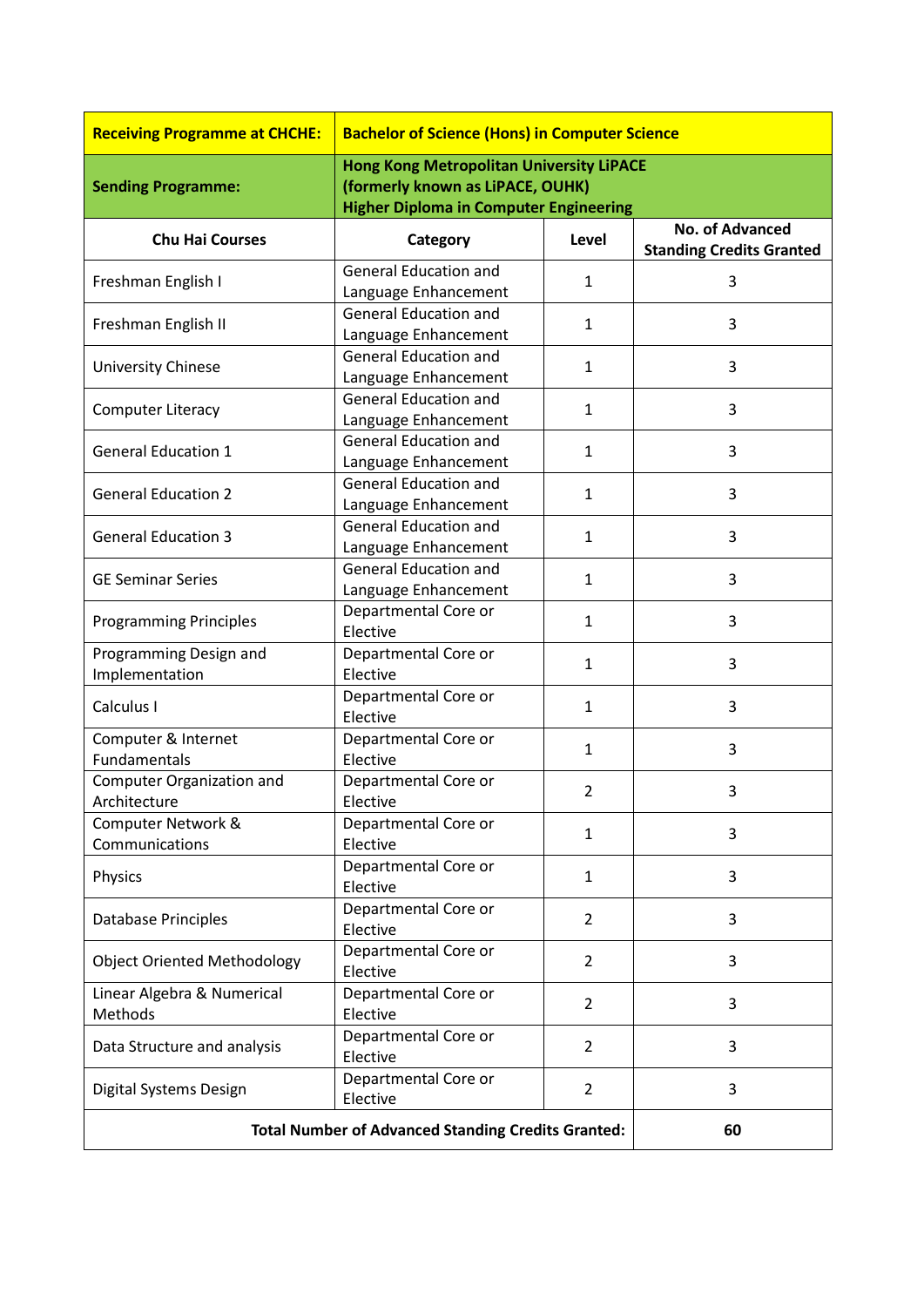| <b>Receiving Programme at CHCHE:</b>                      | <b>Bachelor of Science (Hons) in Computer Science</b>                                     |                |                                                           |
|-----------------------------------------------------------|-------------------------------------------------------------------------------------------|----------------|-----------------------------------------------------------|
|                                                           | <b>Hong Kong Metropolitan University LiPACE</b>                                           |                |                                                           |
| <b>Sending Programme:</b>                                 | (formerly known as LiPACE, OUHK)<br><b>Associate of Science in Information Technology</b> |                |                                                           |
| <b>Chu Hai Courses</b>                                    | Category                                                                                  | Level          | <b>No. of Advanced</b><br><b>Standing Credits Granted</b> |
| Freshman English I                                        | <b>General Education and</b><br>Language Enhancement                                      | $\mathbf{1}$   | 3                                                         |
| Freshman English II                                       | <b>General Education and</b><br>Language Enhancement                                      | 1              | 3                                                         |
| <b>University Chinese</b>                                 | <b>General Education and</b><br>Language Enhancement                                      | 1              | 3                                                         |
| <b>Computer Literacy</b>                                  | <b>General Education and</b><br>Language Enhancement                                      | $\mathbf{1}$   | 3                                                         |
| <b>General Education 1</b>                                | <b>General Education and</b><br>Language Enhancement                                      | 1              | 3                                                         |
| <b>General Education 2</b>                                | <b>General Education and</b><br>Language Enhancement                                      | 1              | 3                                                         |
| <b>General Education 3</b>                                | <b>General Education and</b><br>Language Enhancement                                      | $\mathbf{1}$   | 3                                                         |
| <b>GE Seminar Series</b>                                  | <b>General Education and</b><br>Language Enhancement                                      | $\mathbf{1}$   | 3                                                         |
| <b>Programming Principles</b>                             | Department Core or<br>Elective                                                            | 1              | 3                                                         |
| Programming Design and<br>Implementation                  | Department Core or<br>Elective                                                            | 1              | 3                                                         |
| Calculus I                                                | Department Core or<br>Elective                                                            | 1              | 3                                                         |
| Computer & Internet<br>Fundamentals                       | Department Core or<br>Elective                                                            | 1              | 3                                                         |
| <b>Computer Organization and</b><br>Architecture          | Department Core or<br>Elective                                                            | $\overline{2}$ | 3                                                         |
| Database Principles                                       | Department Core or<br>Elective                                                            | $\overline{2}$ | 3                                                         |
| Database Design and<br>Implementation                     | Department Core or<br>Elective                                                            | $\overline{2}$ | 3                                                         |
| <b>Computer Network and</b><br>Communication              | Department Core or<br>Elective                                                            | $\overline{2}$ | 3                                                         |
| <b>Operating System Design</b>                            | Department Core or<br>Elective                                                            | $\overline{2}$ | 3                                                         |
| Data Structure and analysis                               | Department Core or<br>Elective                                                            | $\overline{2}$ | 3                                                         |
| <b>Discrete Mathematics</b>                               | Department Core or<br>Elective                                                            | 1              | 3                                                         |
| Advanced Internet System                                  | Department Core or<br>Elective                                                            | 3              | 3                                                         |
| <b>Total Number of Advanced Standing Credits Granted:</b> |                                                                                           | 60             |                                                           |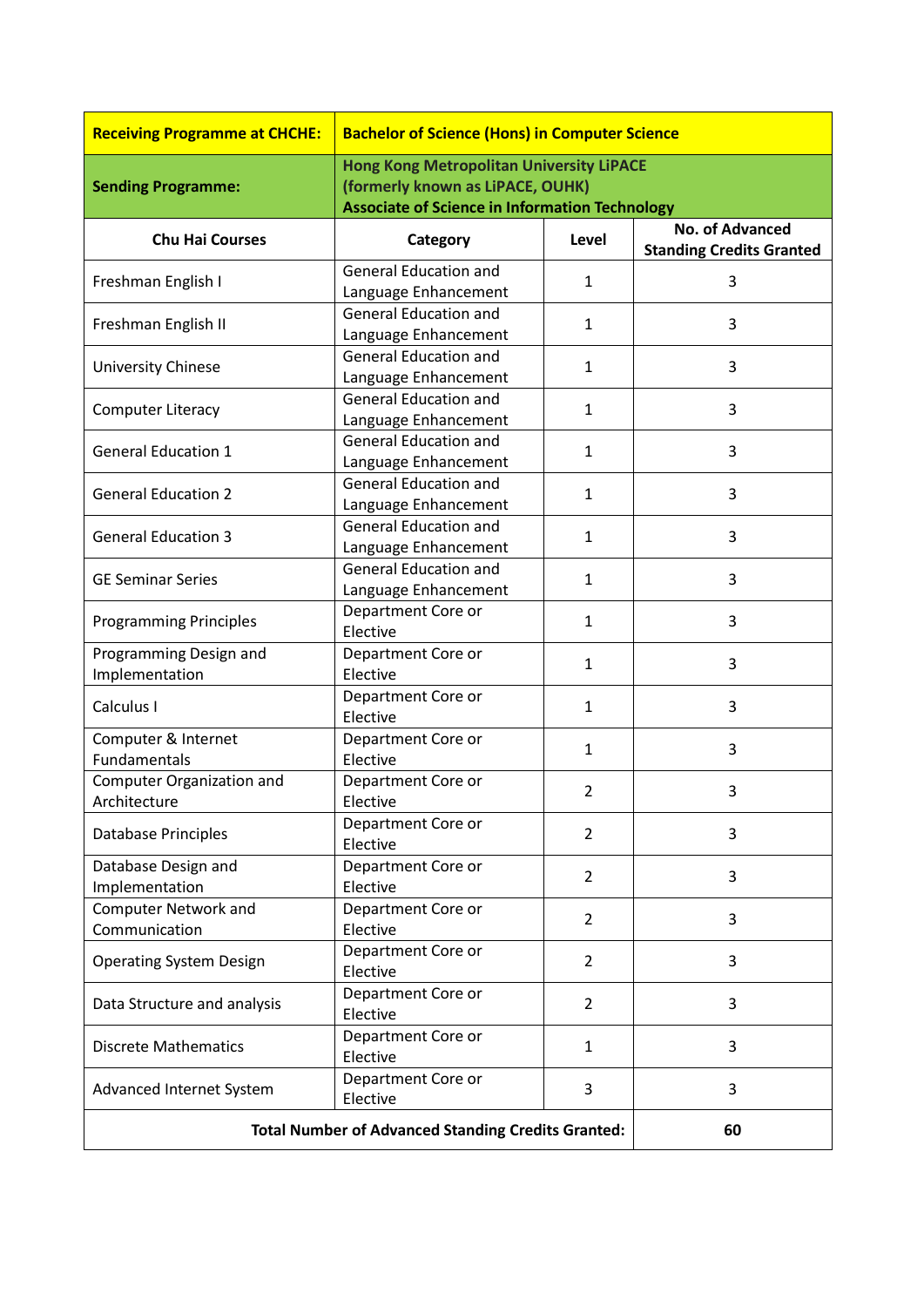| <b>Receiving Programme at CHCHE:</b>                      | <b>Bachelor of Science (Hons) in Computer Science</b>                                                                                 |                |                                                           |
|-----------------------------------------------------------|---------------------------------------------------------------------------------------------------------------------------------------|----------------|-----------------------------------------------------------|
| <b>Sending Programme:</b>                                 | <b>Hong Kong Metropolitan University LiPACE</b><br>(formerly known as LiPACE, OUHK)<br><b>Higher Diploma in Digital Communication</b> |                |                                                           |
| <b>Chu Hai Courses</b>                                    | Category                                                                                                                              | Level          | <b>No. of Advanced</b><br><b>Standing Credits Granted</b> |
| Freshman English I                                        | <b>General Education and</b><br>Language Enhancement                                                                                  | $\mathbf{1}$   | 3                                                         |
| Freshman English II                                       | <b>General Education and</b><br>Language Enhancement                                                                                  | $\mathbf{1}$   | 3                                                         |
| University Chinese                                        | <b>General Education and</b><br>Language Enhancement                                                                                  | 1              | 3                                                         |
| <b>Computer Literacy</b>                                  | <b>General Education and</b><br>Language Enhancement                                                                                  | 1              | 3                                                         |
| <b>General Education 1</b>                                | <b>General Education and</b><br>Language Enhancement                                                                                  | $\mathbf{1}$   | 3                                                         |
| <b>General Education 2</b>                                | <b>General Education and</b><br>Language Enhancement                                                                                  | $\mathbf{1}$   | 3                                                         |
| <b>General Education 3</b>                                | <b>General Education and</b><br>Language Enhancement                                                                                  | 1              | 3                                                         |
| <b>GE Seminar Series</b>                                  | <b>General Education and</b><br>Language Enhancement                                                                                  | $\mathbf{1}$   | 3                                                         |
| <b>Programming Principles</b>                             | Departmental Core or<br>Elective                                                                                                      | $\mathbf{1}$   | 3                                                         |
| Programming Design and<br>Implementation                  | Departmental Core or<br>Elective                                                                                                      | 1              | 3                                                         |
| Calculus I                                                | Departmental Core or<br>Elective                                                                                                      | 1              | 3                                                         |
| Computer & Internet<br><b>Fundamentals</b>                | Departmental Core or<br>Elective                                                                                                      | 1              | 3                                                         |
| Computer Organization and<br>Architecture                 | Departmental Core or<br>Elective                                                                                                      | $\overline{2}$ | 3                                                         |
| Physics                                                   | Departmental Core or<br>Elective                                                                                                      | $\mathbf{1}$   | 3                                                         |
| <b>Computer Network and</b><br>Communication              | Departmental Core or<br>Elective                                                                                                      | $\overline{2}$ | 3                                                         |
| Linear Algebra and Numerical<br>Methods                   | Departmental Core or<br>Elective                                                                                                      | $\overline{2}$ | 3                                                         |
| Data Structure and Design                                 | Departmental Core or<br>Elective                                                                                                      | $\overline{2}$ | 3                                                         |
| Digital Systems Design                                    | Departmental Core or<br>Elective                                                                                                      | $\overline{2}$ | 3                                                         |
| <b>Total Number of Advanced Standing Credits Granted:</b> |                                                                                                                                       | 54             |                                                           |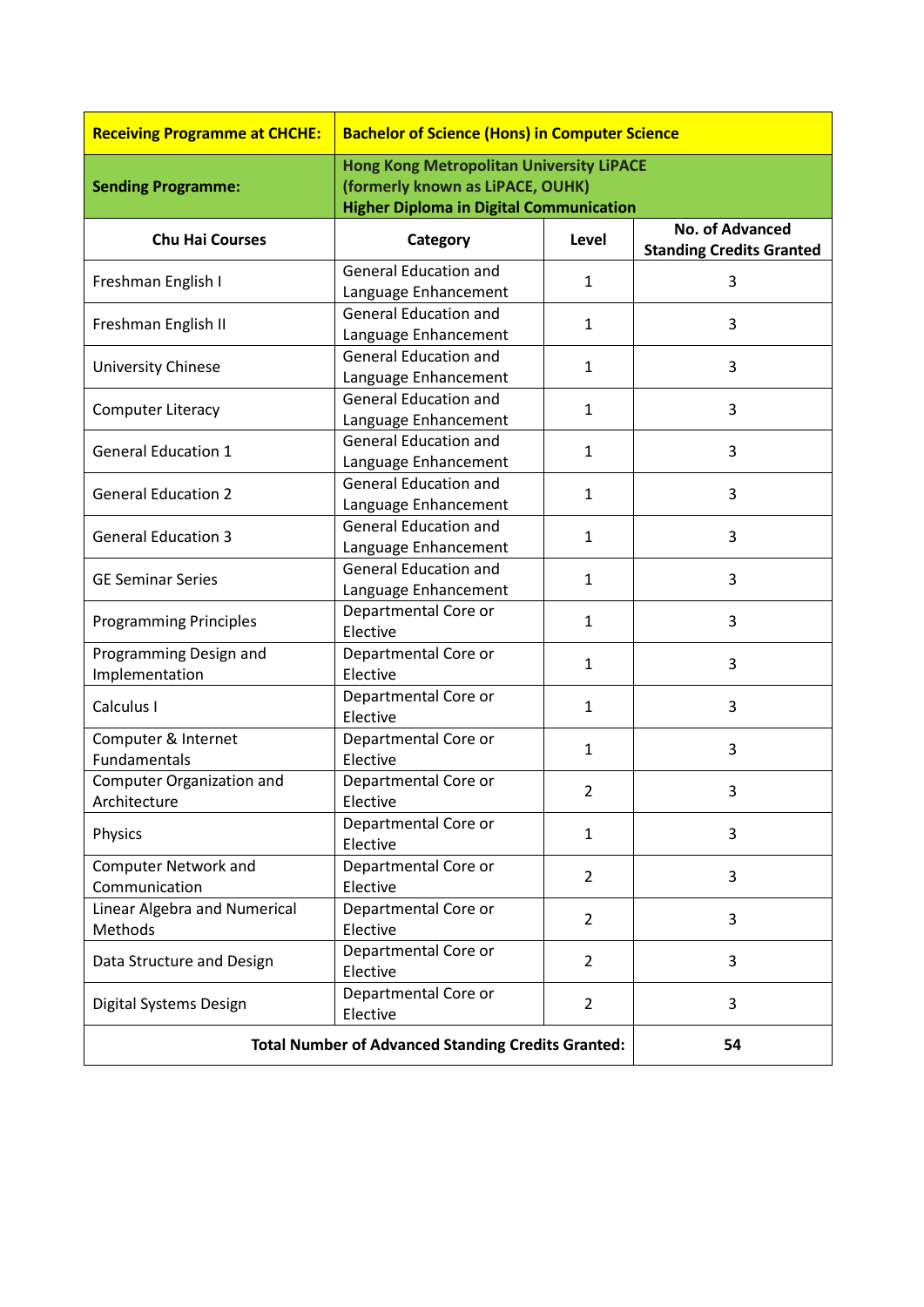| <b>Receiving Programme at CHCHE:</b>                      | <b>Bachelor of Science (Hons) in Computer Science</b>                                                                                            |                |                                 |
|-----------------------------------------------------------|--------------------------------------------------------------------------------------------------------------------------------------------------|----------------|---------------------------------|
| <b>Sending Programme:</b>                                 | <b>Hong Kong Metropolitan University LiPACE</b><br>(formerly known as LiPACE, OUHK)<br><b>Higher Diploma in Mobile Communications Technology</b> |                |                                 |
|                                                           |                                                                                                                                                  |                | <b>No. of Advanced</b>          |
| <b>Chu Hai Courses</b>                                    | Category                                                                                                                                         | Level          | <b>Standing Credits Granted</b> |
| Freshman English I                                        | <b>General Education and</b><br>Language Enhancement                                                                                             | $\mathbf{1}$   | 3                               |
| Freshman English II                                       | <b>General Education and</b><br>Language Enhancement                                                                                             | 1              | 3                               |
| University Chinese                                        | <b>General Education and</b><br>Language Enhancement                                                                                             | 1              | 3                               |
| <b>Computer Literacy</b>                                  | <b>General Education and</b><br>Language Enhancement                                                                                             | 1              | 3                               |
| <b>General Education 1</b>                                | <b>General Education and</b><br>Language Enhancement                                                                                             | $\mathbf{1}$   | 3                               |
| <b>General Education 2</b>                                | <b>General Education and</b><br>Language Enhancement                                                                                             | 1              | 3                               |
| <b>General Education 3</b>                                | <b>General Education and</b><br>Language Enhancement                                                                                             | 1              | 3                               |
| <b>GE Seminar Series</b>                                  | <b>General Education and</b><br>Language Enhancement                                                                                             | $\mathbf{1}$   | 3                               |
| <b>Programming Principles</b>                             | Departmental Core or<br>Elective                                                                                                                 | 1              | 3                               |
| Programming Design and<br>Implementation                  | Departmental Core or<br>Elective                                                                                                                 | 1              | 3                               |
| Calculus I                                                | Departmental Core or<br>Elective                                                                                                                 | 1              | 3                               |
| Computer & Internet<br>Fundamentals                       | Departmental Core or<br>Elective                                                                                                                 | 1              | 3                               |
| <b>Computer Organization and</b><br>Architecture          | Departmental Core or<br>Elective                                                                                                                 | $\overline{2}$ | 3                               |
| Physics                                                   | Departmental Core or<br>Elective                                                                                                                 | $\mathbf{1}$   | 3                               |
| Digital Systems Design                                    | Departmental Core or<br>Elective                                                                                                                 | $\overline{2}$ | 3                               |
| Linear Algebra and Numerical<br>Methods                   | Departmental Core or<br>Elective                                                                                                                 | $\overline{2}$ | 3                               |
| Computer Network &<br>Communications                      | Departmental Core or<br>Elective                                                                                                                 | $\overline{2}$ | 3                               |
| <b>Total Number of Advanced Standing Credits Granted:</b> |                                                                                                                                                  |                | 51                              |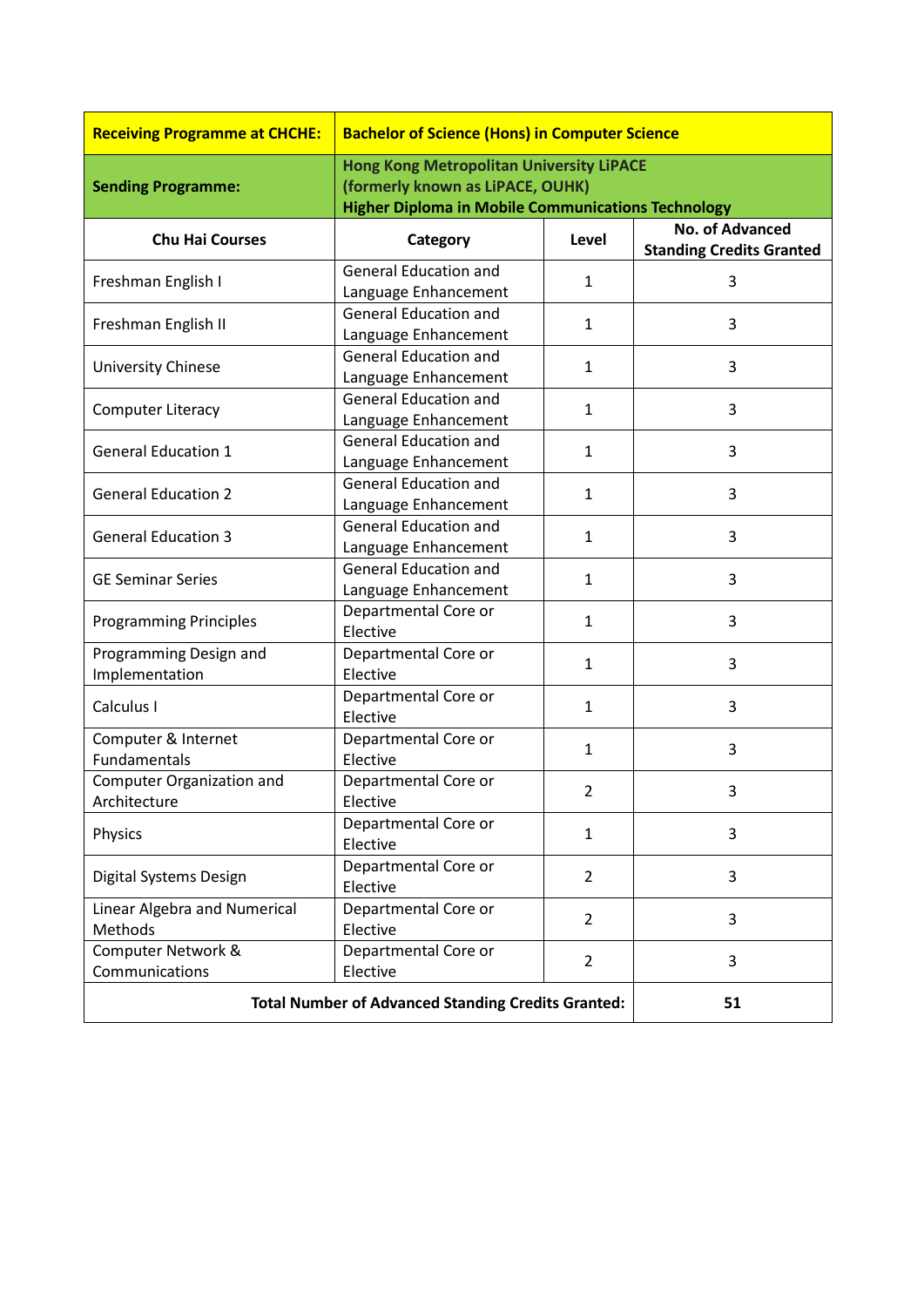| <b>Receiving Programme at CHCHE:</b>                      | <b>Bachelor of Science (Hons) in Computer Science</b> |              |                                                    |
|-----------------------------------------------------------|-------------------------------------------------------|--------------|----------------------------------------------------|
| <b>Sending Programme:</b>                                 | <b>HKU SPACE</b>                                      |              |                                                    |
|                                                           | <b>Associate of Engineering in Computer Science</b>   |              |                                                    |
| <b>Chu Hai Courses</b>                                    | Category                                              | Level        | No. of Advanced<br><b>Standing Credits Granted</b> |
| Freshman English I                                        | <b>General Education and</b><br>Language Enhancement  | $\mathbf{1}$ | 3                                                  |
| Freshman English II                                       | <b>General Education and</b><br>Language Enhancement  | $\mathbf{1}$ | 3                                                  |
| <b>University Chinese</b>                                 | <b>General Education and</b><br>Language Enhancement  | $\mathbf{1}$ | 3                                                  |
| <b>Computer Literacy</b>                                  | <b>General Education and</b><br>Language Enhancement  | $\mathbf{1}$ | 3                                                  |
| <b>General Education 1</b>                                | <b>General Education and</b><br>Language Enhancement  | $\mathbf{1}$ | 3                                                  |
| <b>General Education 2</b>                                | <b>General Education and</b><br>Language Enhancement  | $\mathbf{1}$ | 3                                                  |
| <b>General Education 3</b>                                | <b>General Education and</b><br>Language Enhancement  | $\mathbf{1}$ | 3                                                  |
| <b>GE Seminar Series</b>                                  | <b>General Education and</b><br>Language Enhancement  | $\mathbf{1}$ | 3                                                  |
| <b>Programming Principles</b>                             | Departmental Core or<br>Elective                      | $\mathbf{1}$ | 3                                                  |
| Programming Design and<br>Implementation                  | Departmental Core or<br>Elective                      | $\mathbf{1}$ | 3                                                  |
| Calculus I                                                | Departmental Core or<br>Elective                      | $\mathbf{1}$ | 3                                                  |
| Computer & Internet<br>Fundamentals                       | Departmental Core or<br>Elective                      | $\mathbf{1}$ | 3                                                  |
| <b>Computer Organization and</b><br>Architecture          | Departmental Core or<br>Elective                      | $\mathbf{1}$ | 3                                                  |
| Physics                                                   | Departmental Core or<br>Elective                      | 1            |                                                    |
| Database Principles                                       | Departmental Core or<br>Elective                      | $\mathbf{1}$ | 3                                                  |
| <b>Object Oriented Methodology</b>                        | Departmental Core or<br>Elective                      | $\mathbf{1}$ | 3                                                  |
| <b>Operating System Design</b>                            | Departmental Core or<br>Elective                      | $\mathbf{1}$ | 3                                                  |
| Data Structure and Analysis                               | Departmental Core or<br>Elective                      | $\mathbf{1}$ | 3                                                  |
| <b>Discrete Mathematics</b>                               | Departmental Core or<br>Elective                      | $\mathbf{1}$ | 3                                                  |
| <b>Mobile Computing</b>                                   | Departmental Core or<br>Elective                      | $\mathbf{1}$ | 3                                                  |
| <b>Total Number of Advanced Standing Credits Granted:</b> |                                                       | 60           |                                                    |